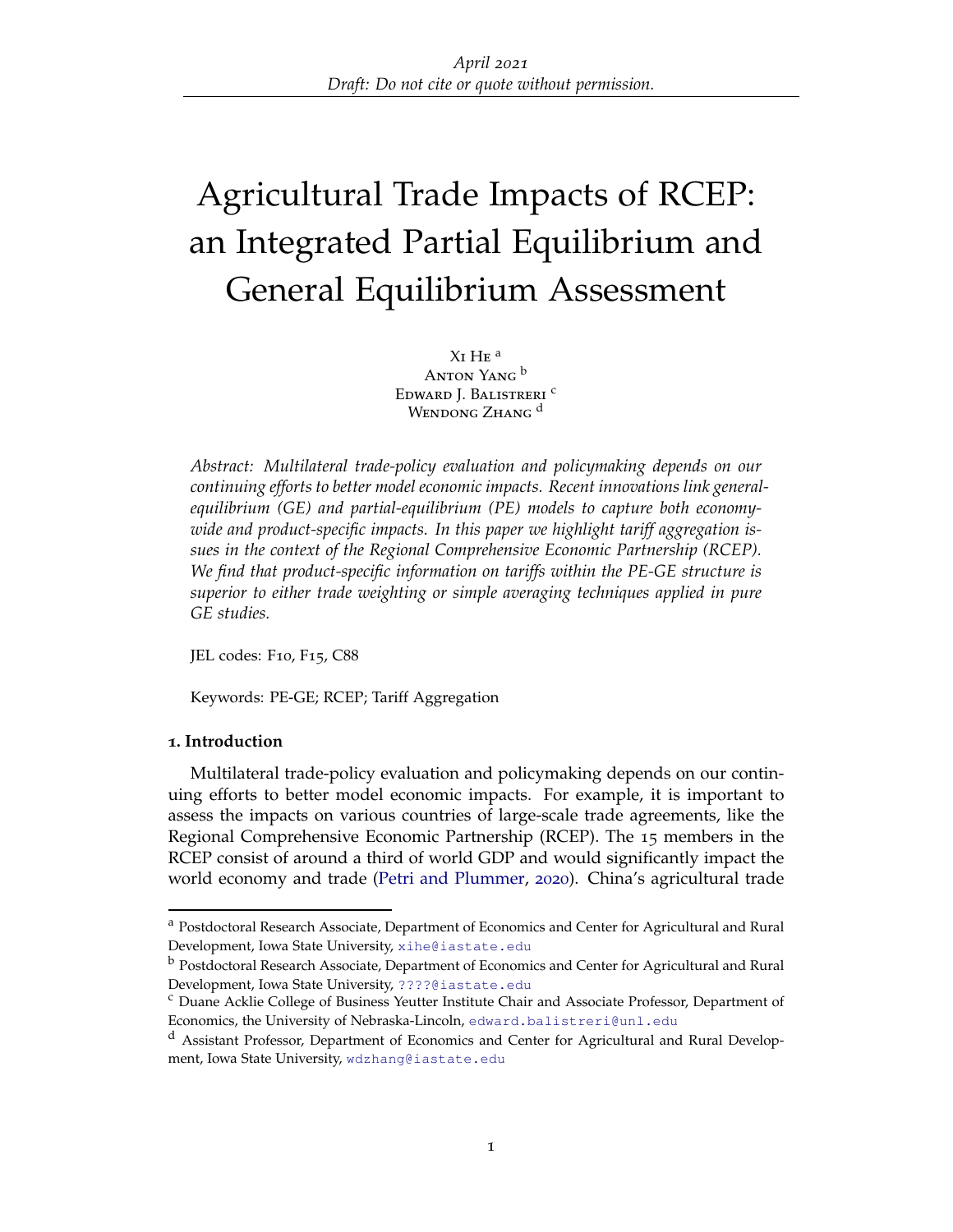has been through significant changes in recent years, and it has been a significant importer of feed grains, including corn, barley, and sorghum, and meat products [\(GACC,](#page-7-1) [2020](#page-7-1)). In particular, China's corn imports increased from 4.79 million tons in 2019 to 9.04 million tons in the first eleven months of 2020, exceeding its tariff rate quota of 7.2 million tons for the first time since 1994 [\(GACC,](#page-7-1) [2020](#page-7-1)). With the newly signed RCEP and the continuing uncertainties in world agricultural trade, it's crucial to evaluate RCEP's impacts on global agricultural trade patterns and whether it can counteract the negative impacts of the recent trade war [\(Mahade](#page-7-2)[van and Nugroho,](#page-7-2) [2019](#page-7-2)).

While partial equilibrium (PE) trade models, like the Food and Agricultural Policy Research Institute (FAPRI) and the Common Agricultural Policy Regionalized Impact (CAPRI) Modeling System, can be used to explore the impacts of trade policies on disaggregated commodities. PE models cannot capture economy-wide impacts of large-scale trade policies that would have broader trade impacts beyond the commodities and countries directly targeted by the policies. On the other hand, general equilibrium (GE) models such as those based on the Global Trade Analysis Project (GTAP) can capture broad economy-wide and cross-commodity impacts but are constrained in analysis of specific commodities. For example, in the most recent GTAP10 dataset, critical agricultural commodities, like soybeans, are aggregated into "Oilseeds," while corn and pork are aggregated into "Other cereal grains" and "other meat products,"; therefore, GE models based on GTAP10 database cannot provide insights on the impacts of policies target on disaggregated commodities.

In this paper, we first develop a novel modeling system that links partialequilibrium (PE) components of individual agricultural commodities with general equilibrium (GE) model calibrated using GTAP10 accounts, and then use the newly developed model to simulate the economic and trade impacts of the RCEP without and with India and U.S. as additional members. Specifically, we first develop PE modules for eight agricultural commodities, including corn, wheat, soybeans,pork, beef, ethanol, distiller grains (DDGS), and sorghum, by establishing regional input supplies and regional demand for each commodity, and then link the PE modules with a GE model based on GTAP database to solve for a consistent solution that meets the new trade equilibrium in both the PE modules and the GE model [\(Balistreri and Rutherford,](#page-7-3) [2013](#page-7-3)). The integration of PE models for specific disaggregated commodities with GE models based on the GTAP10 accounts better captures the impacts of large policy shocks that could result in the creation and destruction of trade links. We collect policy changes in the RCEP from the RCEP legal text, including detailed tariffs and non-tariff schedules.

We intend an evaluation of RECP's affects on agricultural trade patterns on the eight disaggregated commodities and compare the global agricultural trade patterns with and without India's participation. We also pay special attention to RCEP's impacts on US-China agricultural trade given that it's highly likely that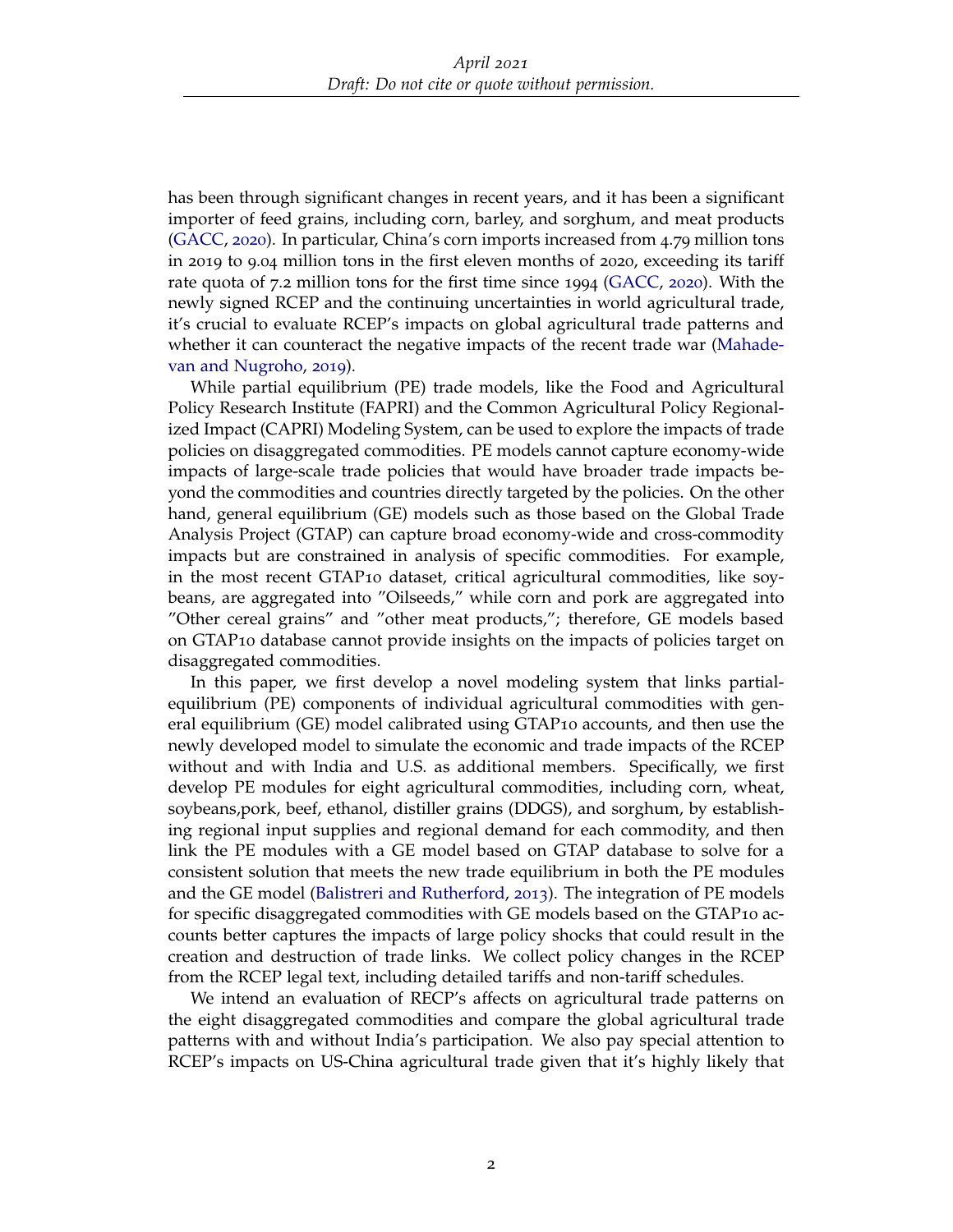China will diversify away from US for agricultural exports due to the political tensions.

This paper proceeds as follows. In Section [2](#page-2-0) we introduce related literature on PE-GE linked modelling and tariff aggregation bias. In Section [3](#page-3-0) we outline the PE-GE modelling approach used in the analysis. Section [4](#page-4-0) describes the tariff schedules specified in RCEP and the simulation scenarios. Section [5](#page-5-0) provides a set of results for all countries and regions and discusses the aggregation bias arising from using trade-weighted tariffs. Finally, in section [6](#page-6-0) we provide concluding comments and highlight follow-up research needed to better evaluate the trade and welfare impacts of regional trade agreements.

## <span id="page-2-0"></span>**2. Literature**

#### *2.1 PE-GE linked model*

While Computable General Equilibrium (CGE) Models are widely used to evaluate and simulate the impacts of trade policies, the aggregation levels in these models are often too coarse for informative policy evaluation and simulations. Too aggregated policy evaluations might not be illuminating and maybe even harmful for policy debates. Given that PE models can capture the impacts of the more disaggregated level, several studies have employed a hybrid PE-GE framework to overcome such limitations [\(Grant, Hertel, and Rutherford,](#page-7-4) [2009](#page-7-4); [Narayana, Hertel,](#page-7-5) [and Horridge,](#page-7-5) [2010](#page-7-5); [Aguiar et al.,](#page-7-6) [2021](#page-7-6)).

[Grant, Hertel, and Rutherford](#page-7-4) ([2009](#page-7-4)) develop a HS-6 digit tariff-line and exportdifferentiated policy model to investigate bilateral and multilateral Tariff Rate Quota (TRQ) reform options in the heavily protected U.S. specialty cheese import market. [Narayana, Hertel, and Horridge](#page-7-5) ([2010](#page-7-5)) develop a PE model that captures international trade, domestic consumption and output that are nested within the standard GTAP model. They use this model to investigate the impacts of multi-lateral tariff liberalization on Indian economy, with a focus on the auto sector. They find that the linked model is superior to both the GE and PE counterparts: the PE model cannot predict the economy-wide changes, and the GE model underestimates the aggregate welfare gain due to tariff averaging and also fails to account for changing in industry composition resulting from trade reform. [Aguiar et al.](#page-7-6) ([2021](#page-7-6)) provide an automated data and model workflow that allows GTAP-based analysis at the HS level. They illustrate the model using automotive sector, where tariffs are highly differentiated across HS components, and their framework and code facilitates trade policy simulations at the HS level and allow researchers to capture more nuances on the trade side. [Balistreri and](#page-7-3) [Rutherford](#page-7-3) ([2013](#page-7-3)) offered and PE-GE linked approach to calibration and computation of models that include the [Melitz](#page-7-7) ([2003](#page-7-7)) monopolistic competition and heterogeneous-firms structure. [Balistreri and Rutherford](#page-7-3) ([2013](#page-7-3)) find that heterogeneous firm structure matters for CGE analysis.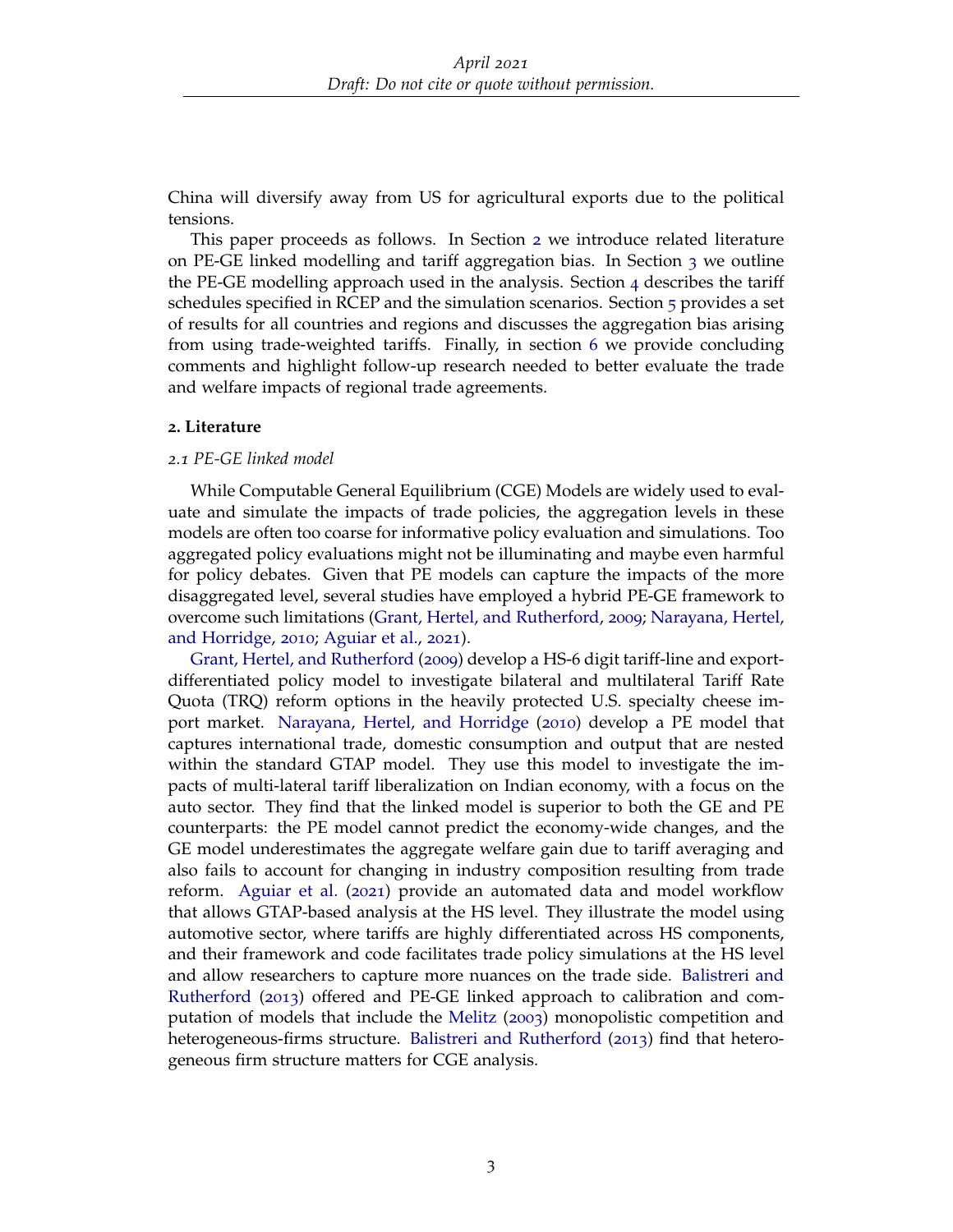# *2.2 Tariff aggregation bias*

Another well-known bias in CGE modelling is tariff aggregation bias. Using simple or trade-weighed average tariffs up to a level consistent with the data used for analysis of production and consumption is common in trade policy evaluation. While empirical work requires policy aggregation, a notable disadvantage with trade-weighted average tariff is that its weight on any tariff declines as it rises, and therefore it underestimates the overall tariff protection. There are many studies showing that aggregation bias is substantial[\(Laborde, Martin, and Van der](#page-7-8) [Mensbrugghe,](#page-7-8) [2011](#page-7-8); [Pelikan and Brockmeier,](#page-7-9) [2008](#page-7-9); [Britz and van der Mensbrug](#page-7-10)[ghe,](#page-7-10) [2016](#page-7-10); [Himics, Listorti, and Tonini,](#page-7-11) [2020](#page-7-11)). [Laborde, Martin, and Van der Mens](#page-7-8)[brugghe](#page-7-8) ([2011](#page-7-8)) use detailed tariff data provided by the MAcMapHS6 database in a modified LINKAGE global general equilibrium model. They find the aggregation procedure with a conservative estimate of elasticity of substitution between six-digit tariff lines results in a close to doubling estimated welfare gains from complete liberalization. [Pelikan and Brockmeier](#page-7-9) ([2008](#page-7-9)) also find that traditional trade-weighted average tariffs largely underestimate welfare gains from trade liberalization. However, there are also studies. [Britz and van der Mensbrugghe](#page-7-10) ([2016](#page-7-10)) discuss how to avoid aggregation bias in large-scale global CGE models by reducing the need of pre-model aggregation. [Himics, Listorti, and Tonini](#page-7-11) ([2020](#page-7-11)) show that standard tariff aggregation overestimates trade quantity impacts and the aggregation bias increases with greater dispersion in tariffs or tariff cuts. Specifically, [Himics, Listorti, and Tonini](#page-7-11) ([2020](#page-7-11)) focus on three bias: substitution effects on import demand, TRQ, existing overprotective buffers of tariff protection, and simulate the impacts of two aggregators: the trade expenditure aggregator which is the uniform tariff rate that is equivalent to a set of individual tariffs in terms of its impacts on trade expenditures; and the Tariff Reduction Impact Model for Agriculture (TRIMAG) aggregator which adjusts aggregation weights based on a CES function defined at the tariff line and provides an explicit representation of overprotective tariffs.

# <span id="page-3-0"></span>**3. Structural Model**

## *3.1 Partial equilibrium component*

The first step in the integrated modeling system is to establish a PE module for each agricultural commodity of interest. Each PE module will be formulated as a Mixed Complementarity Problem (MCP) using the General Algebraic Modeling System (GAMS) programming language. The PE model's trade structure is flexible and is set to the theory that best represents a commodity's trading system. Each PE module's solution uses commodity-specific input supply functions that reflect differences in input demand for production of a given commodity. Considering that each commodity's input supply and demand will be different across regions, we also establish regional input supplies and regional demand for each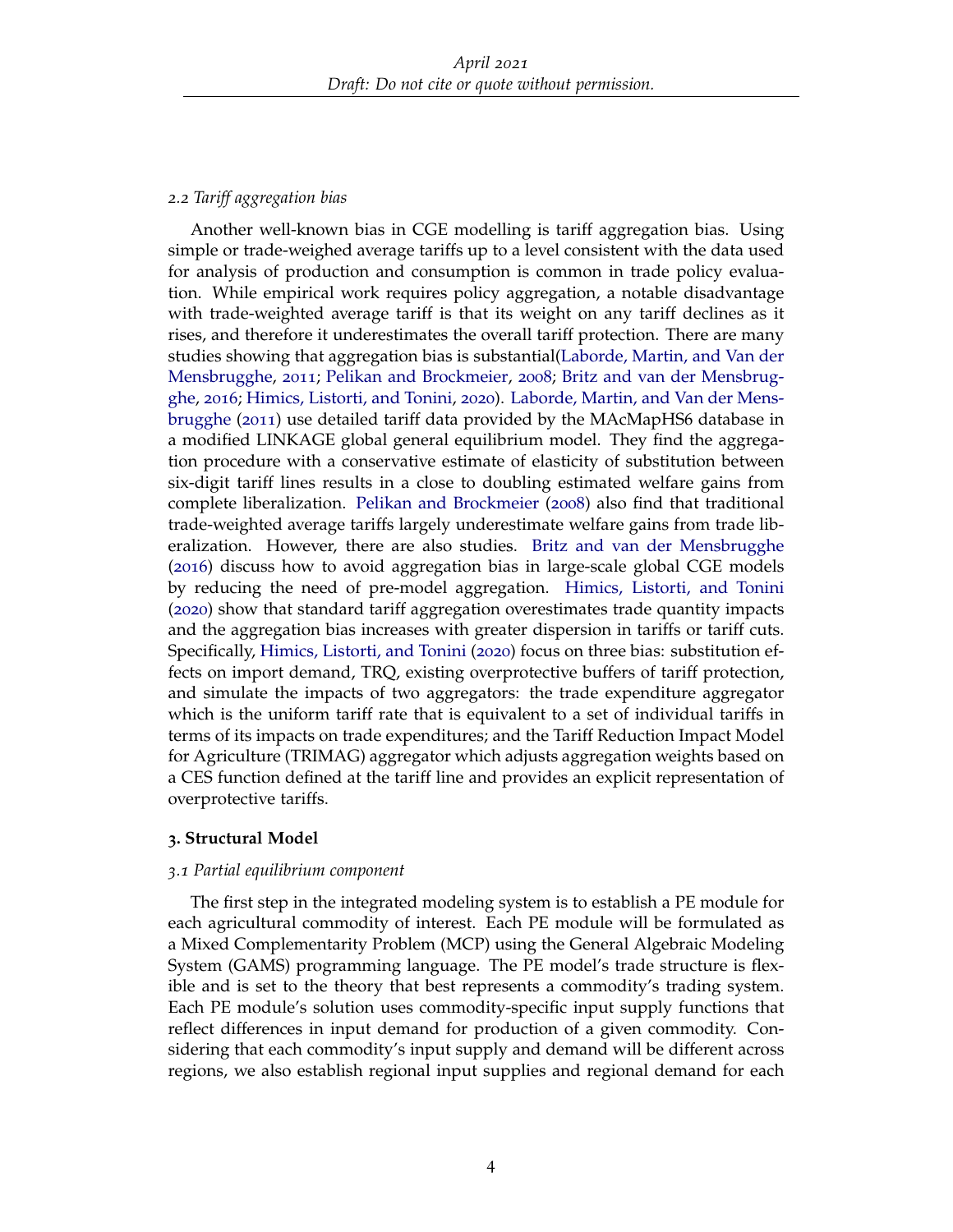commodity and then solve a new set of prices and quantities for the inputs and production across regions to establish the new trade equilibrium. We calibrate the PE models using the GTAP10 dataset and external data sources like UN Comtrade data and disaggregated input-output tables when necessary.

## *3.2 Linking partial equilibrium and general equilibrium model*

We use the CGE model based on the GTAP10 database utilizing GTAPinGAMS [\(Lanz and Rutherford,](#page-7-12) [2016](#page-7-12)) data management tools to link with the PE modules for disaggregated agricultural commodities. In the CGE-PE linkages, the regional values used of aggregate-commodity demands and the inputs used to produce them are disaggregated into separate demand for the specific commodities of interest and other commodities. The PE model then uses the disaggregated information to solve new production, consumption, and trade equilibrium based on a trade structure tailored to each commodity. These commodity-specific solutions are then inserted back to the aggregate sectors in GTAP accounts, which will generate a new equilibrium with different input and output prices. This iteration process between GE and PE models continues until a consistent solution for both the GE and PE models is found.

## <span id="page-4-0"></span>**4. Policy Simulations**

#### *4.1 RCEP*

On November 15, 2020, 10 members of the Association of Southeast Asian Nations (ASEAN) and five Asia-Pacific countries, including Australia, China, Japan, New Zealand, and South Korea, signed the RECP, seven years after the negotiation started in 2013. India and the U.S. exit the mega trade deal after negotiating the deal for seven years. With its 15 members accounting for about a third of the global GDP, RECP will be the largest free trade agreement in history. [Petri and](#page-7-0) [Plummer](#page-7-0) ([2020](#page-7-0)) utilized a CGE model based on the GTAP dataset that consists of 24 regions and 18 sectors to simulate the impacts of RCEP by adjusting annual baseline values of tariffs, utilization rates of tariff preferences, non-tariff barriers, and costs associated with meeting rules of origin. However, Petri and Plummer conducted the study when the RCEP text was not yet available and made assumptions about member countries' tariff schedules based on the Comprehensive and Progressive Agreement for Trans-Pacific Partnership (CPTPP).

The chapters and annexes comprise the RCEP text are released on November 15, 2020 and contains each member country's detailed schedules of tariff and non-tariff commitments and the labor movement. We collect the detailed policy changes, adjust these baseline values in the GTAP10 dataset, and then use the developed integrated model to simulate the impacts of RCEP. Therefore, this study improves the analysis in [Petri and Plummer](#page-7-0) ([2020](#page-7-0)) by incorporating PE models on disaggregated commodities with a GE model and also uses the actual tariff and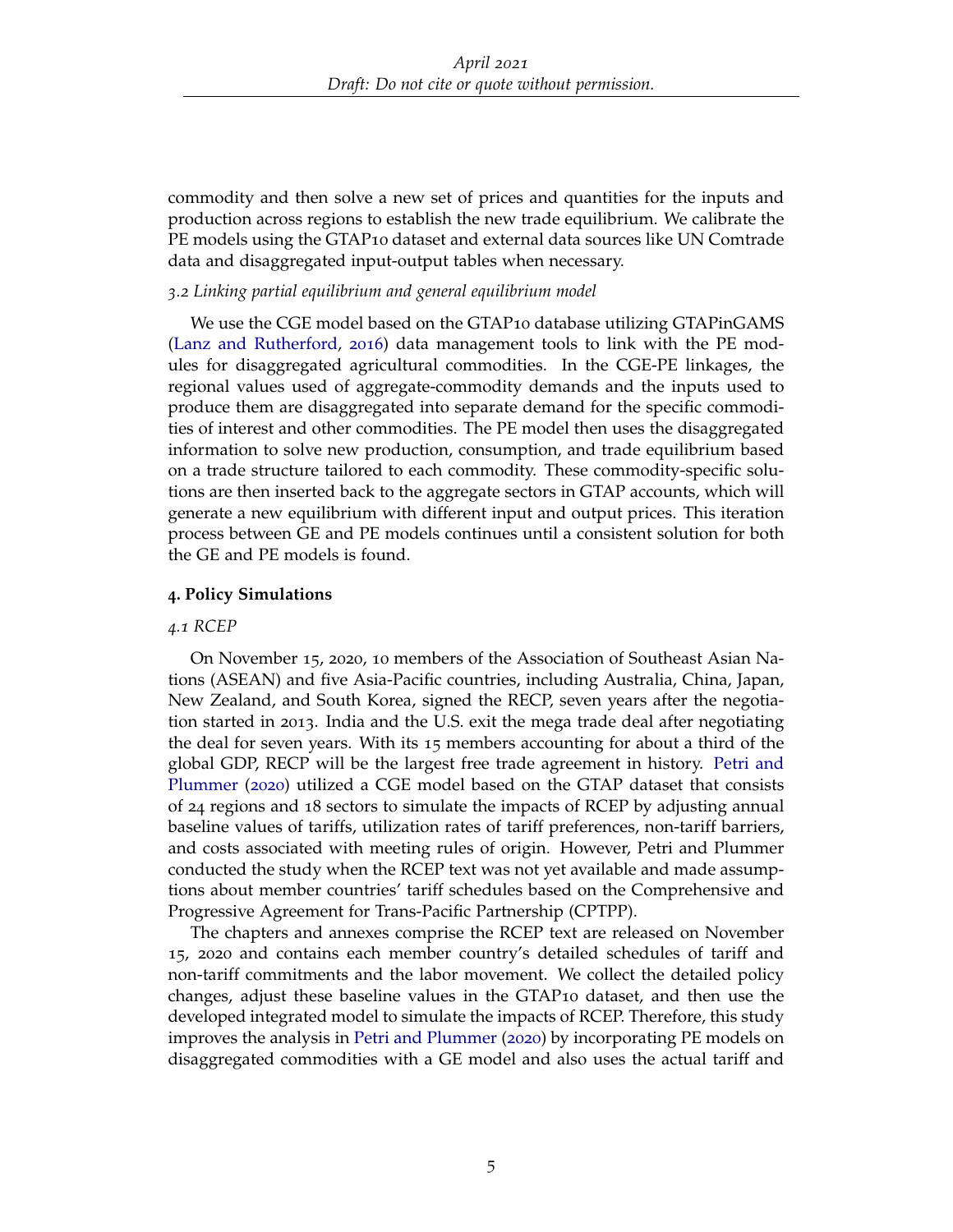non-tariff schedules in RCEP. Other than simulating the impacts of RCEP with 15 members, we simulate the impacts of RCEP with India and the U.S. in the agreement.

## *4.2 Tariff reduction scenarios in RCEP*

RCEP covers about 90 percent of tariff lines, and the exact extent and timing of RCEP's tariffs cuts requires lengthy country schedules. RCEP also includes extensive exclusions for import-sensitive agricultural products and 20-year to 35-year transition periods for certain tariff cuts to go into full effect. Several countries, including Australia, Brunei, Cambodia, Malaysia, Myanmar, New Zealand, Singapore, and Thailand, will apply a single tariff schedule to all other RCEP members, the remaining members will phase out their tariffs at different rates for different RCEP members. To account for the different tariff reduction timing of different RCEP members and compare the estimation bias from tariff aggregations, we present both simple average tariff reduction scenarios and trade-value weighted tariff reduction scenarios specified in RCEP. We use bilateral trade data in 2019 as the weights.<sup>[1](#page-5-1)</sup>

## <span id="page-5-0"></span>**5. Results**

## *5.1 Regional and sectoral trade impacts*

We anticipate having three sets of results. First, we expect to see the global agricultural trade impacts of RCEP. In particular, we expect to see how RECP would affect the agricultural trade patterns on the eight disaggregated commodities, including corn, wheat, soybeans, pork, beef, ethanol, distiller grains (DDGS), and sorghum. Second, we expect to compare global agricultural trade patterns were India and the U.S. joined the RCEP with the current scenario when there are 15 members in RCEP. Finally, we pay special attention to RCEP's impacts on the US and China's agricultural trade, given that China has been consistently developing an import diversification strategy to reduce its agricultural reliance on the US.

## *5.2 Regional welfare impacts*

## *5.3 Tariff aggregation bias*

We also compare the trade and welfare impacts when we use simple average tariff reductions and trade-value weighted average tariff reductions in the simulation.

<span id="page-5-1"></span><sup>&</sup>lt;sup>1</sup> We obtain bilateral trade data from CEPII (2021).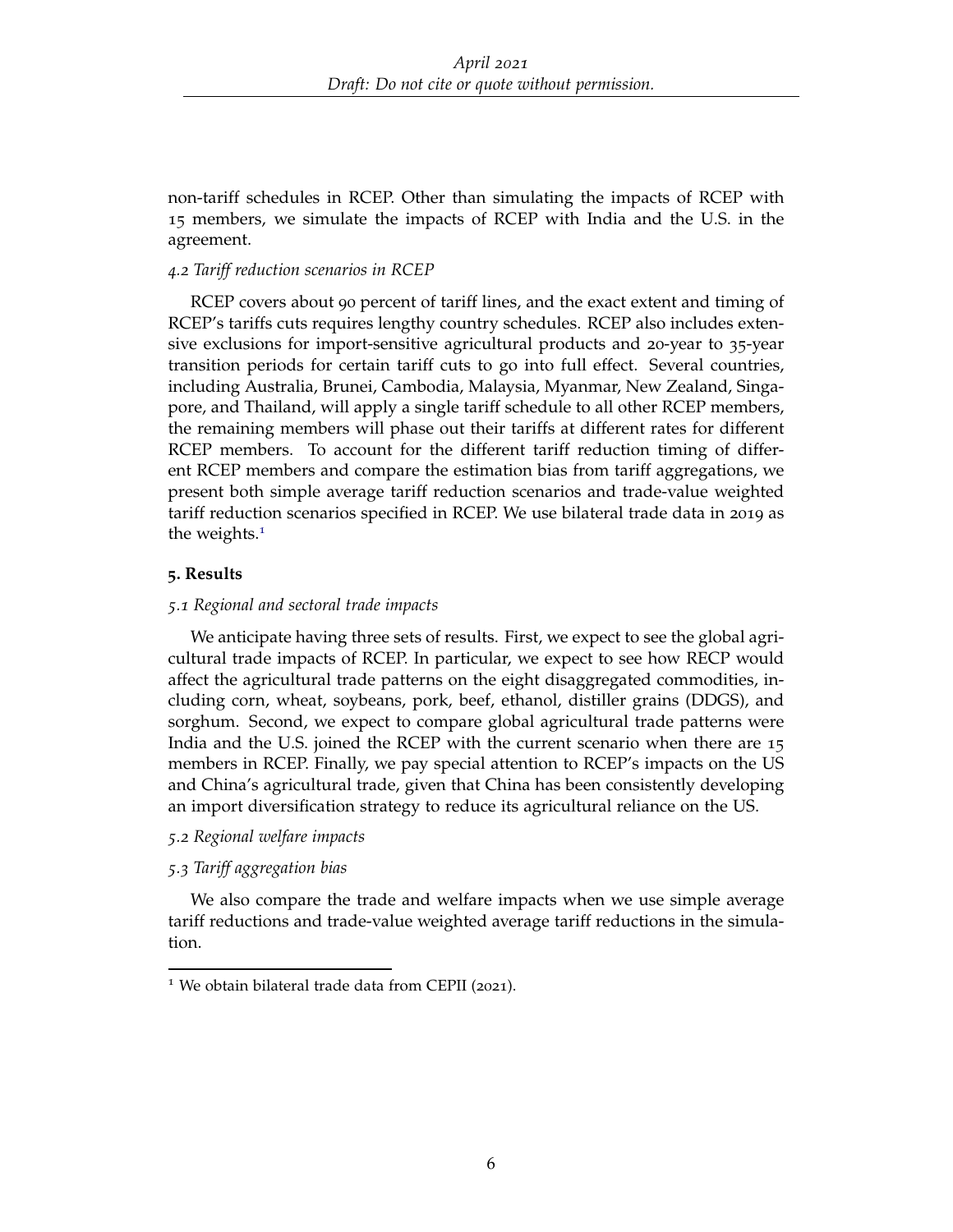# <span id="page-6-0"></span>**6. Conclusion**

This paper contributes to the current literature by developing a novel modeling system that integrates the advantages of partial equilibrium models in their coverage of disaggregated commodities that have significant policy implications and the advantages of general equilibrium models in analyzing economy-wide and cross-commodity impacts. Future studies can follow or extend this method and expand the PE modules to other commodities to study the impacts of large-scale trade and economic policies. We anticipate developing a modeling system that is able to accommodate advanced partial equilibrium modules for manufacturing and service sectors that include firm-selection and variety impacts consistent with advanced monopolistic competition models of trade.

# **Acknowledgements**

This research was supported by the Center for Agricultural and Rural Development (CARD) at Iowa State University. The authors also gratefully acknowledge support from the USDA National Institute of Food and Agriculture Hatch Project 101,030 and grant 2019-67023-29414. We are also grateful to Thomas F. Rutherford for providing essential software and guidance.